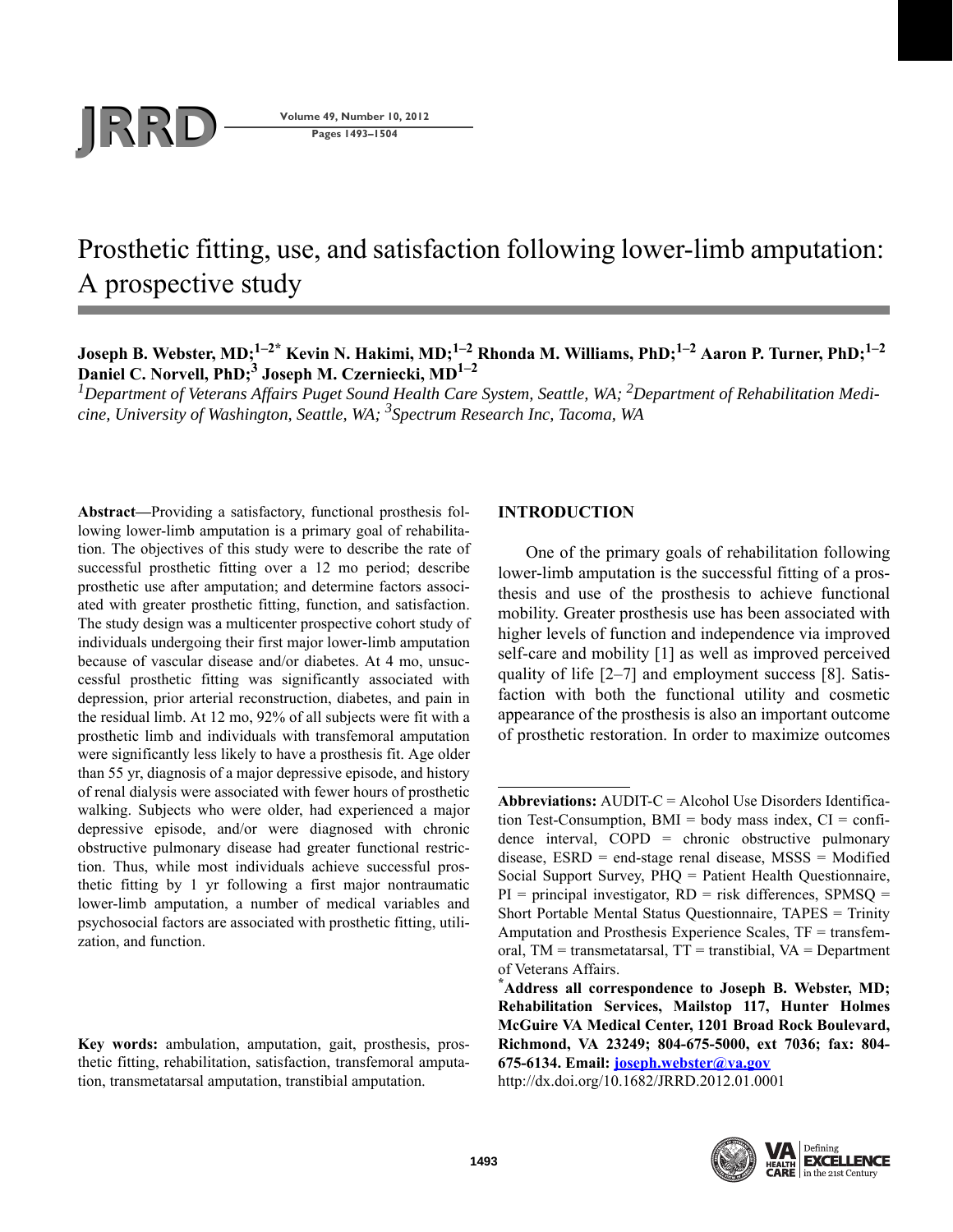following lower-limb amputation, it is essential to better appreciate the factors that affect both prosthesis use and satisfaction, particularly any modifiable factors that might be targeted in rehabilitation interventions.

Prosthesis use has been examined in several prior studies [9–11]. Two studies of transtibial (TT) and transfemoral (TF) amputees (primarily dysvascular) 1 yr after surgery found a high rate of mean daily prosthesis use; Pohjolainen et al. reported 9.3 h for women and 10.1 h for men 1 yr after surgery [9], while Gauthier-Gagnon et al. found that 75 percent of subjects wore their prosthesis  $\geq 9$  h and 20 percent wore their prosthesis 4 to 8 h [10]. These results may be skewed to reflect the typical use patterns of a younger population with fewer comorbid conditions.

Although limited, current data suggest that prosthesis use deteriorates over time in the person with dysvascular amputation [12]. A myriad of biopsychosocial factors may plausibly affect prosthesis use. Physical health factors, such as phantom-limb pain, have been shown to result in fewer hours of prosthesis use per day [13], as have dementia, endstage renal disease (ESRD), and coronary artery disease [14]. Psychological factors such as self-efficacy, perception of symptoms, knowledge of treatment options, and balance confidence are associated with greater prosthesis use [15–16]. Lastly, social factors are important in understanding prosthesis use. Among elderly, dysvascular persons with lower-limb amputation, both the presence of a family member at home and marriage predicted the likelihood of prosthesis fitting [17]. A large study of 752 people with lower-limb amputation found that married individuals or individuals living with a partner used the prosthesis for more hours per day than people living alone [13].

The quality of rehabilitation care not only is determined by the proportion of patients who are fit with and use a prosthesis over time but also is reflected in the functional utility and satisfaction with a limb over time. For example, a number of studies have shown that, despite a high rate of prosthesis use, there is a high rate of dissatisfaction with the comfort of prostheses [18–19]. Satisfaction level has the potential to influence the amount of time that a person wears and uses a prosthesis. It may also influence other downstream outcomes such as self-confidence and self-image, such that individuals are more comfortable performing activities in the community and in the workplace with their prostheses [20–21] and may ultimately affect quality of and satisfaction with life [22]. As a result, gaining a better understanding of the variables that influence use and satisfaction with prosthetic limbs has the potential to affect future rehabilitation interventions, as well as prosthetic design and development.

The objectives of this study, therefore, were to (1) describe the rate of successful prosthetic fitting over a 12 mo period following dysvascular amputation and determine factors associated with successful fitting, (2) describe prosthetic use (wearing and walking) at 4 and 12 mo after amputation, and (3) determine the factors associated with greater prosthetic use and satisfaction with the prosthetic limb.

#### **METHODS**

#### **Study Design**

This study is part of a larger multisite prospective cohort study of individuals who underwent major lowerlimb amputation because of vascular disease and/or diabetes. Subjects were recruited from two Department of Veterans Affairs (VA) medical centers, a university hospital, and a level I trauma center between September 2005 and December 2008. Study subjects were assessed via in-person or telephone interview at four time points: before amputation surgery (if available) and 6 wk, 4 mo, and 12 mo after amputation surgery. Subjects who were not able to be assessed prior to their amputation surgery were enrolled and assessed 6 wk after amputation. In addition to the in-person or telephone interview, data were also collected via systematic review of the medical record. All assessments and medical record reviews were performed by a trained study coordinator designated for each site.

# **Subjects**

Individuals were screened for study participation using the following inclusion criteria: (1) aged 18 yr or older; (2) awaiting (or underwent in the last 6 wk) a first major amputation, defined as a unilateral primary transmetatarsal (TM), primary TT, or primary TF amputation or revision of a first major unilateral amputation that occurred within the last 6 wk; and (3) having diabetes or peripheral vascular disease as the primary cause of amputation. Subjects were excluded if (1) they had inadequate cognitive or language function to consent or participate defined by  $\geq$ 6 errors on the Short Portable Mental Status Questionnaire (SPMSQ) or (2) they were nonambulatory before the amputation for reasons unrelated to peripheral vascular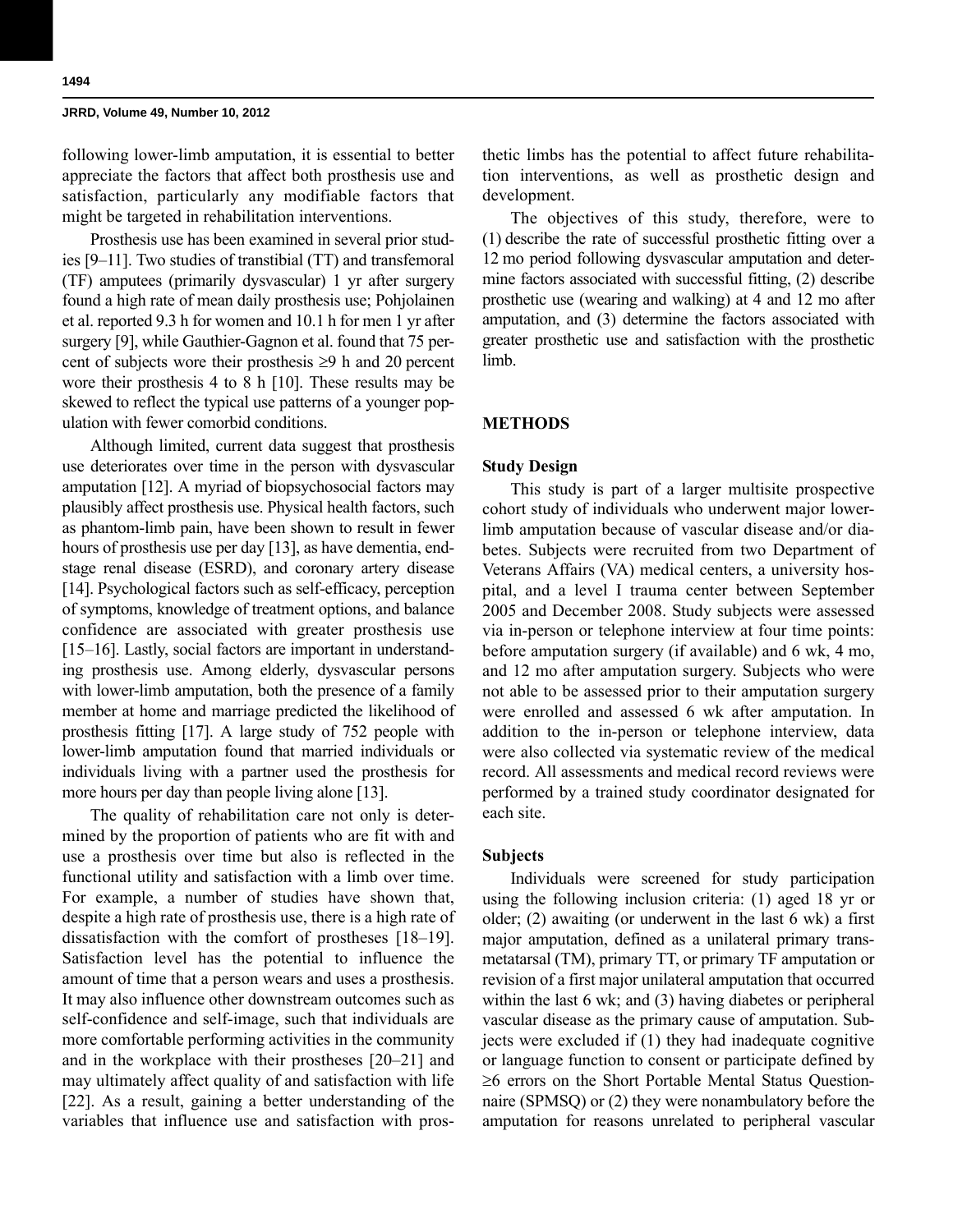disease or diabetes. Of the 239 major lower-limb amputations initially identified, 136 (57%) met study criteria. Thirteen participants (5%) were excluded as a result of being unable to verify eligibility at one facility because of specific privacy standards that did not allow our study coordinator to approach them. Other reasons for ineligibility included previous contralateral major amputation (38%); dementia, failure of SPMSQ, or other disease process causing speech pathology (22%); revision of a previous major amputation  $>6$  wk prior to enrollment (12%); nonambulatory (11%); bilateral amputation (10%); no contact information to allow for adequate follow-up (3%); and other reasons (3%). Of the 136 eligible subjects, 87 individuals (64%) consented to participate (**Figure**).

# **Sociodemographic and General Health Characteristics**

Subject characteristics such as demographics (e.g., age, marital status, race), information about the index amputation, and health factors (e.g., body mass index [BMI], smoking and alcohol use) were assessed presurgically when possible  $(n = 29)$  or at 6 wk postsurgery  $(n = 58)$ . The index level of amputation was categorized as TM, TT, or TF as reported in the medical record and confirmed during interview. The Charlson Comorbidity Index [23] was used to determine the presence of presurgical comorbid conditions. Additional comorbid conditions hypothesized to be relevant in these populations were also assessed (**Table 1**). With regard to health factors, smoking status was assessed by three standard questions from the VA Large Health Survey. Participants were considered smokers if they endorsed smoking "every day" or "some days" prior to amputation and nonsmokers if they endorsed the remaining category "does not smoke at all." A 3-item version of the Alcohol Use Disorders Identification Test-Consumption (AUDIT-C) was used to assess alcohol consumption patterns in the past year [24]. Possible scores range from 0 to 12, with higher scores indicating greater alcohol misuse severity. Follow-up in-person or telephone interviews were performed at 4 and 12 mo after amputation.

# **Social Support**

We assessed the degree of social support at 6 wk postsurgery using the brief version of the Modified Social Support Survey (MSSS), a measure of perceived social support developed initially as part of the Medical Outcomes Study [25] and subsequently shortened (to 5 items from 18) as part of the Multiple Sclerosis Quality of Life Inventory [26]. The 5-item version of the scale consists of

the items correlating most strongly with the total MSSS score from the original 18-item version of the scale and includes items representing all four subscales on the original scale (emotional and informational support, tangible support, positive social interaction, and affectionate support). Responses are endorsed on a 5-point Likert scale. Scores are then totaled and transformed such that the possible range of scores is from 5 to 100, with higher scores representing greater support.

# **Major Depressive Episode**

For assessing presence of a major depressive episode, we administered the Patient Health Questionnaire-9 (PHQ-9) at 4 and 12 mo postsurgery. The PHQ-9 is a well-validated self-report screening instrument designed to provide diagnoses of high prevalence psychiatric disorders based upon Diagnostic and Statistical Manual of Mental Disorders-Fourth Edition criteria [27]. Major depressive episode is coded as present if individuals endorsed five or more of nine symptoms on "more days than not" and one of the items endorsed was either depressed mood or anhedonia.

# **Pain and Wound Healing**

Pain in the residual limb and phantom-limb pain were measured at 4 and 12 mo after amputation using the following two questions: (1) "Do you currently experience pain in your residual limb or stump (amputated leg)?" (2) "Do you currently experience pain where your leg was (phantom-limb pain)?" To determine healing, the subject was asked at his or her 4 and 12 mo follow-up appointment, "Has your surgical wound healed?" The only responses allowed were "yes" or "no." If there was any doubt, the wound was considered not healed.

# **Prosthetic Use, Function, and Satisfaction**

To determine prosthetic use, subjects were asked at 4 and 12 mo if they had been fitted with a prosthesis. For those who had been fitted, they were asked, "On average, how many hours per day are you wearing your prosthesis?" and "On average, how many hours per day are you walking with your prosthesis?" We measured prosthetic function and satisfaction using the Trinity Amputation and Prosthesis Experience Scales (TAPES) at 12 mo only because only half of the subjects were fitted with a prosthesis at 4 mo (vs >90% at 12 mo). The TAPES includes nine subscales measuring psychosocial outcomes, activity restriction, prosthetic satisfaction, pain, and general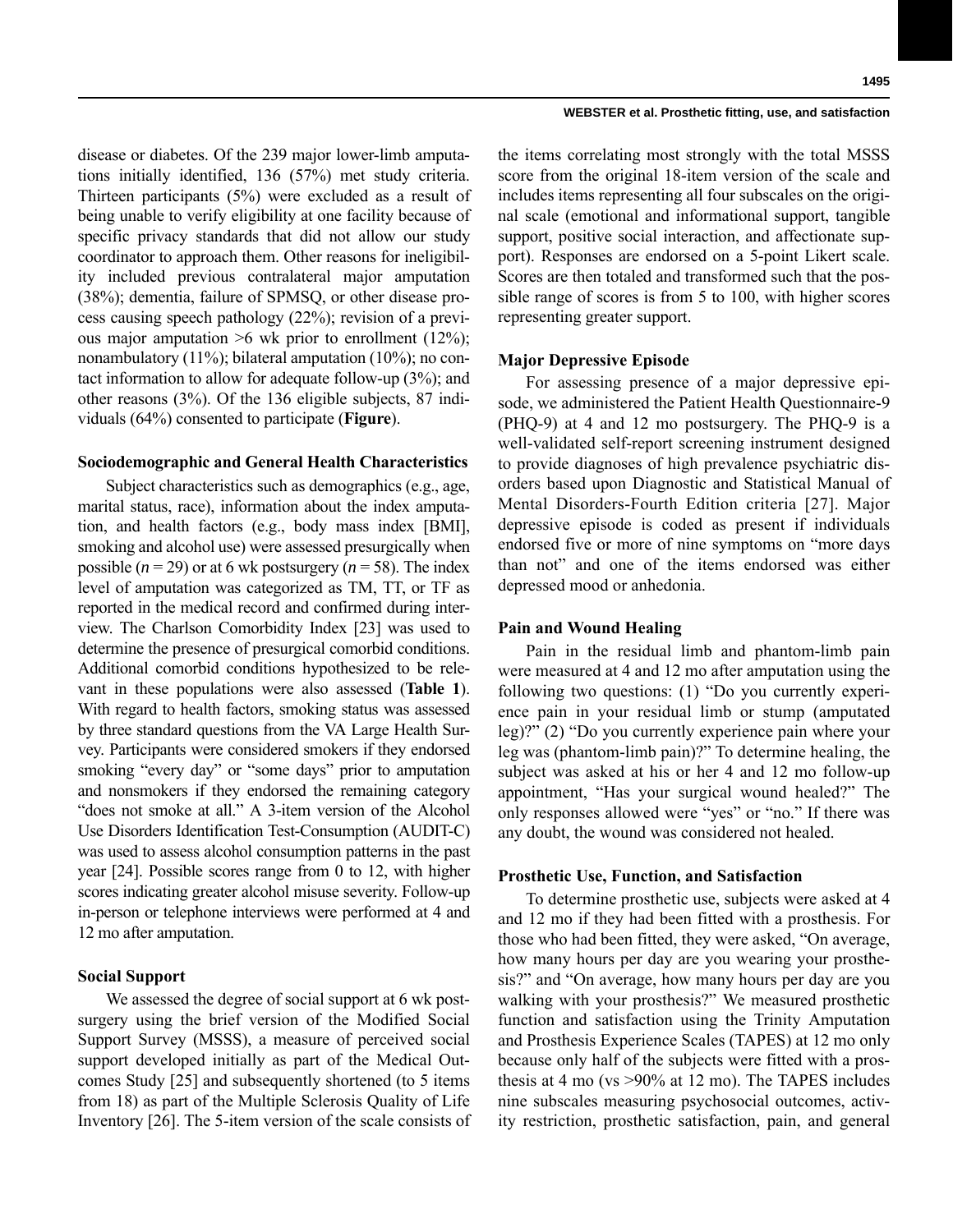

# **Figure.**

Consort diagram depicting screening and enrollment numbers.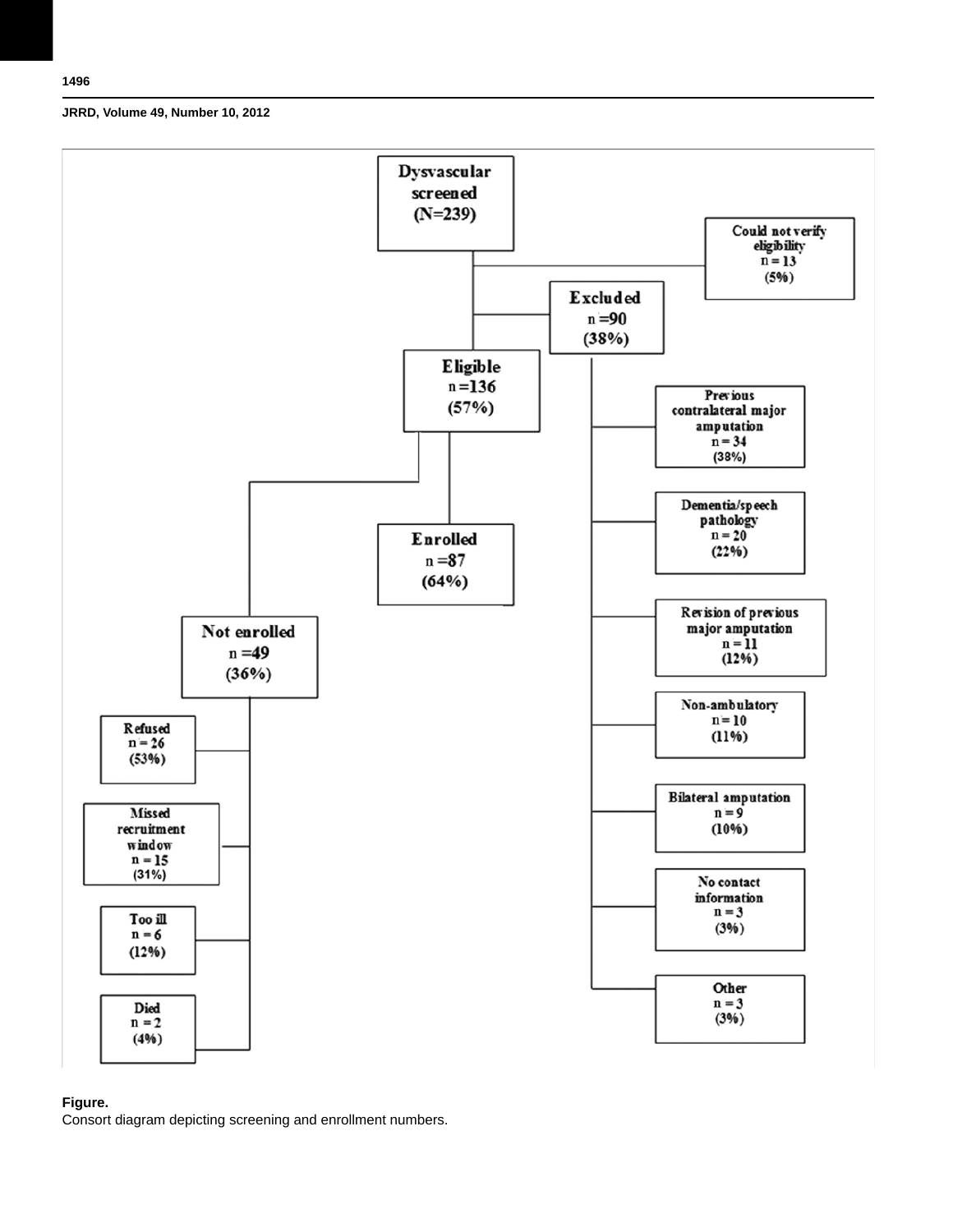# **Table 1.**

Baseline sociodemographic and general health data by amputation level.\*

| Variable                                                    | $TM (n = 27)$  | $TT (n = 52)$  | $TF(n=8)$       | $p$ -Value <sup>†</sup> |
|-------------------------------------------------------------|----------------|----------------|-----------------|-------------------------|
| Age, mean $\pm$ SD                                          | $63.0 \pm 7.8$ | $61.5 \pm 9.1$ | $62.5 \pm 10.0$ | 0.61                    |
| BMI, mean $\pm$ SD                                          | $29.8 \pm 6.0$ | $31.6 \pm 7.8$ | $34.0 \pm 9.0$  | 0.15                    |
| Married/Partner, $n$ (%)                                    | 18(67)         | 27(52)         | 3(43)           | 0.35                    |
| Race, $n$ $(\%)$                                            |                |                |                 | 0.23                    |
| Caucasian                                                   | 19(70)         | 46 (88)        | 8(100)          |                         |
| Black                                                       | 6(22)          | 3(6)           | 0(0)            |                         |
| Other                                                       | 2(7)           | 3(6)           | 0(0)            |                         |
| Employment Status, n (%)                                    |                |                |                 | $0.10\,$                |
| Not employed                                                | 27 (100)       | 44 (85)        | 6(86)           |                         |
| Employed                                                    | 0(0)           | 8(15)          | 1(14)           |                         |
| Education Level, $n$ (%)                                    |                |                |                 | 0.85                    |
| Some High School                                            | 2(7)           | 3(6)           | 0(0)            |                         |
| High School Graduate                                        | 18(67)         | 39(75)         | 6(86)           |                         |
| College Graduate                                            | 7(26)          | 10(19)         | 1(14)           |                         |
| Living Status, $n$ (%)                                      |                |                |                 | 0.69                    |
| Home Alone                                                  | 9(33)          | 13(25)         | 4(57)           |                         |
| Home with Spouse/Other                                      | 16(59)         | 33(64)         | 3(43)           |                         |
| SNF/Nursing Home                                            | 1(4)           | 4(8)           | 0(0)            |                         |
| Other                                                       | 1(4)           | 2(4)           | 0(0)            |                         |
| Socioeconomic Status, n (%)                                 |                |                |                 | 0.57                    |
| $\leq$ \$25,000 income                                      | 12(44)         | 24 (46)        | 2(29)           |                         |
| \$25,001-\$50,000 income                                    | 8(30)          | 21(40)         | 3(43)           |                         |
| $>$ \$50,000 income                                         | 7(26)          | 7(14)          | 2(29)           |                         |
| Charlson, $n$ (%)                                           |                |                |                 | 0.83                    |
| $_{\text{Low}}$                                             | 8(30)          | 9(17)          | 1(14)           |                         |
| Moderate                                                    | 6(22)          | 16(31)         | 2(29)           |                         |
| High                                                        | 9(33)          | 15(29)         | 2(29)           |                         |
| Very High                                                   | 4(15)          | 12(23)         | 2(29)           |                         |
| Diabetes, <sup>‡</sup> $n$ (%)                              | 27 (100)       | 44 (85)        | 4(50)           | 0.001                   |
| Stroke, $*$ $n$ (%)                                         | 5(19)          | 11(21)         | 1(13)           | 0.84                    |
| Heart Attack, $\frac{1}{r}$ n (%)                           | 9(33)          | 17(33)         | 3(38)           | 0.97                    |
| Dialysis, $\frac{1}{r}$ n (%)                               | 11(41)         | 19(37)         | 2(29)           | 0.83                    |
| Chronic Obstructive Pulmonary Disease, <sup>‡</sup> $n$ (%) | 1(4)           | 7(13)          | 1(13)           | 0.39                    |
| Lower-Limb Arterial Reconstruction, $n$ (%)                 | 11(41)         | 19(37)         | 2(29)           | 0.83                    |
| Hypertension                                                | 19(70)         | 33 (64)        | 7(88)           | 0.38                    |
| Posttraumatic Stress Disorder, n (%)                        | 3(11)          | 8(15)          | 1(14)           | 0.87                    |
| Smoker, $n$ $(\%)$                                          | 5(19)          | 22(42)         | 5(71)           | 0.02                    |
| Excessive Alcohol Consumption, mean $\pm$ SD                | $1.08 \pm 1.9$ | $1.81 \pm 2.7$ | $2.86 \pm 4.3$  | 0.10                    |

\*Incomplete numbers represent missing values.

† *p*-Value based on unpaired *t*-test for continuous variables and on Chi-square test for categorical variables.

‡ Comorbidities obtained from Charlson Comorbidity Index.

BMI = body mass index, SD = standard deviation, SNF = skilled nursing facility, TF = transfemoral, TM = transmetatarsal, TT = transtibial.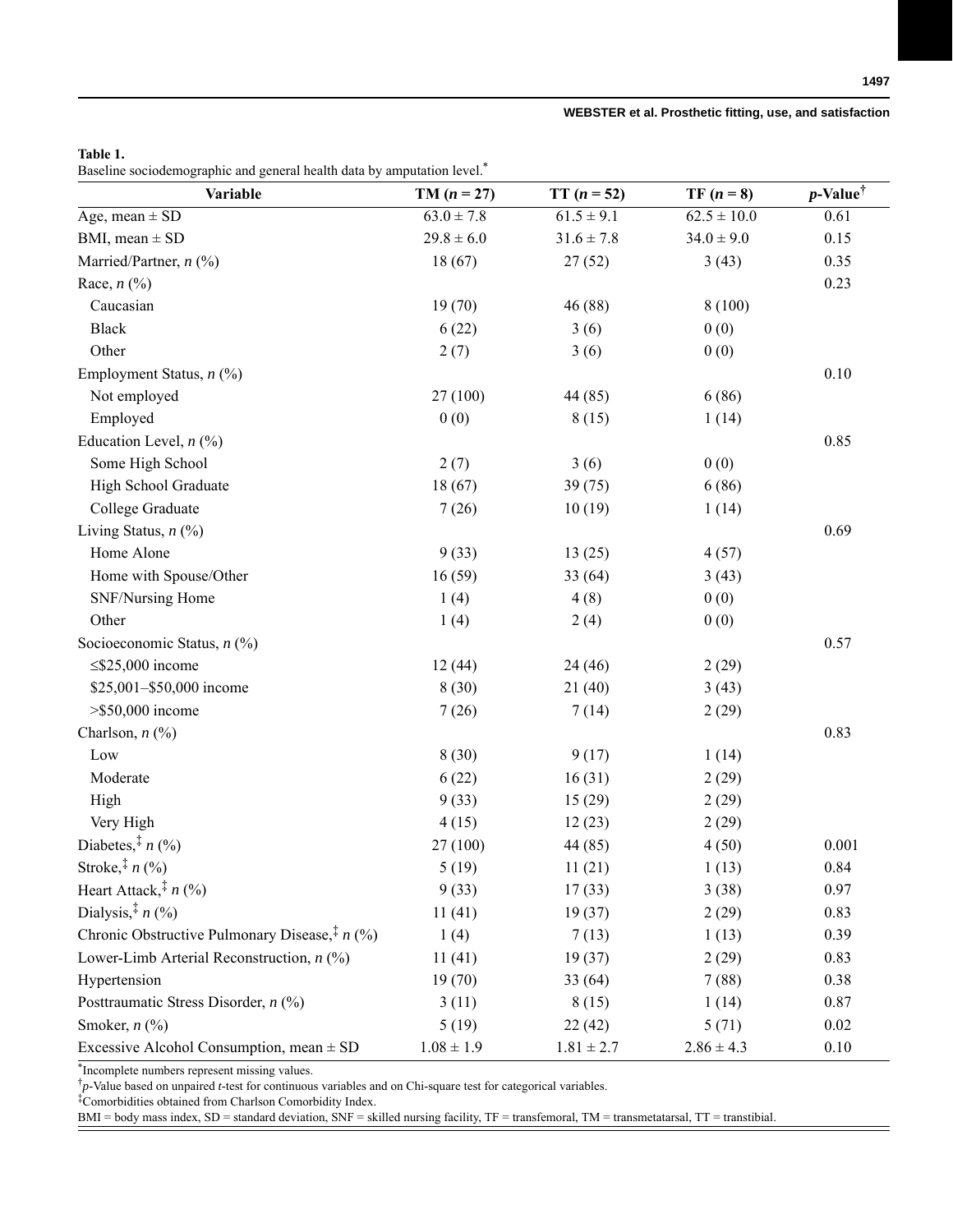health [22]. The activity restriction subscale is further divided into an athletic activity restriction, functional restriction, and social restriction—the higher the score, the higher the restriction, with scores ranging from 0 to 8. The prosthetic satisfaction subscale of the TAPES is divided further into aesthetic satisfaction (range: 4–20), weight satisfaction (range: 1–5), and functional satisfaction (range: 5–25) subscales. The aesthetic satisfaction subscale reflects contentment with cosmetic characteristics. The functional satisfaction subscale includes the areas of prosthetic usefulness, reliability, fit, comfort, and overall satisfaction. The weight satisfaction score is determined by only one question based on satisfaction with the weight of the prosthesis. Higher scores on these subscales are indicative of greater prosthetic satisfaction.

#### **Data Analysis**

The sample is described in **Table 1**. For categorical and continuous variables, differences by amputation level were assessed using  $\chi^2$  tests and independent sample *t*-tests, respectively. For objective number one, rates of prosthetic fitting were computed by amputation level using Fisher exact tests because of small cell counts, especially at 4 mo. To identify factors associated with successful prosthetic fitting, we examined multivariate associations of explanatory factors with prosthetic fit (yes/no) at 4 and 12 mo using negative binomial regression to report risk differences (RD) and 95 percent confidence intervals (CIs) while controlling for amputation level. For objectives two and three, multivariate associations of explanatory factors with prosthetic use and TAPES prosthetic activity restriction and satisfaction scores were examined using forward stepwise linear regressions.

For each multivariate analysis, we initially created a model with sociodemographic variables (**Table 1**). Next, the following general health variables considered clinically important were tested for addition to the model: selfperceived health; BMI category (underweight or normal:  $\leq$ 24.9, overweight: 25–29.4, obese: >29.4 kg/m<sup>2</sup>); smoking (yes/no); alcohol consumption score measured by AUDIT-C; total burden of comorbid conditions from the Charlson Comorbidity Scale (divided into low: 0–3.0 points, moderate: 3.1–5.9 points, high: 6.0–7.9 points, and very high:  $\geq$ 8.0 points); and presence of any of the following conditions: history of cerebral vascular accident, myocardial infarction, hypertension, chronic obstructive pulmonary disease (COPD), asthma, posttraumatic stress disorder, total joint replacement, diabetes, hepatitis, dialysis, metastatic cancer (coded yes for "present" or no for "absent"). In the third step, we added the 6 wk social support score for all models and the 4 and 12 mo major depressive episode (yes/ no) variable for 4 and 12 mo outcomes, respectively. In the last step, we added the level of amputation to the model and retained it for all analyses regardless of the strength of association. Explanatory variables that were associated with the outcome at a 0.05 significance level or less were kept in the model as long as they did not dramatically change the coefficients of the variables in the previous model. Variables with an association of  $p < 0.05$  were considered statistically significant. Stata 9.1 (StataCorp; College Station, Texas) was used to conduct all analyses [28].

# **RESULTS**

#### **Baseline Characteristics**

Among the 87 subjects enrolled, 4 (5%) formally withdrew, 2 were lost to follow-up  $(2\%)$ , and 6  $(7\%)$ passed away over the 12 mo follow-up period. Seventyfive subjects completed their 12 mo interview (86%). The majority of the 87 subjects enrolled in the study were TT (60%), followed by TM (31%) amputees. At baseline, all sociodemographic characteristics were similar except employment status and BMI, though the differences were not statistically significant (**Table 1**). With respect to baseline general health categories, the TM group contained a larger proportion of diabetic (vs peripheral vascular disease) subjects (100%) than the TT (85%) and TF groups  $(50\%)$  ( $p = 0.001$ ). The proportion of smokers increased with higher levels of amputation: 19 percent, 42 percent, and 71 percent for TM, TT, and TF amputees, respectively  $(p = 0.02)$ . These relative baseline differences changed little for the 75 subjects who completed their 12 mo follow-up.

# **Rate of Successful Prosthetic Fitting and Associated Factors**

At 4 mo, 53 percent of all subjects had been fit with a prosthesis  $(n = 42)$ . Subjects with transtibial amputation had the highest rate (65%), followed by TM (37%) and TF (29%). These differences were statistically significant (Fisher exact  $p = 0.03$ ). At 4 mo, subjects with a history of arterial reconstruction and dialysis were 19 percent (RD =  $-0.19$ ; 95% CI:  $-0.38$ ,  $-0.005$ ,  $p = 0.04$ ) and 26 percent  $(RD = -0.26; 95\% \text{ CI: } -0.40, -0.13, p < 0.001)$  less likely to have been fit with a prosthesis (**Table 2**). Subjects whose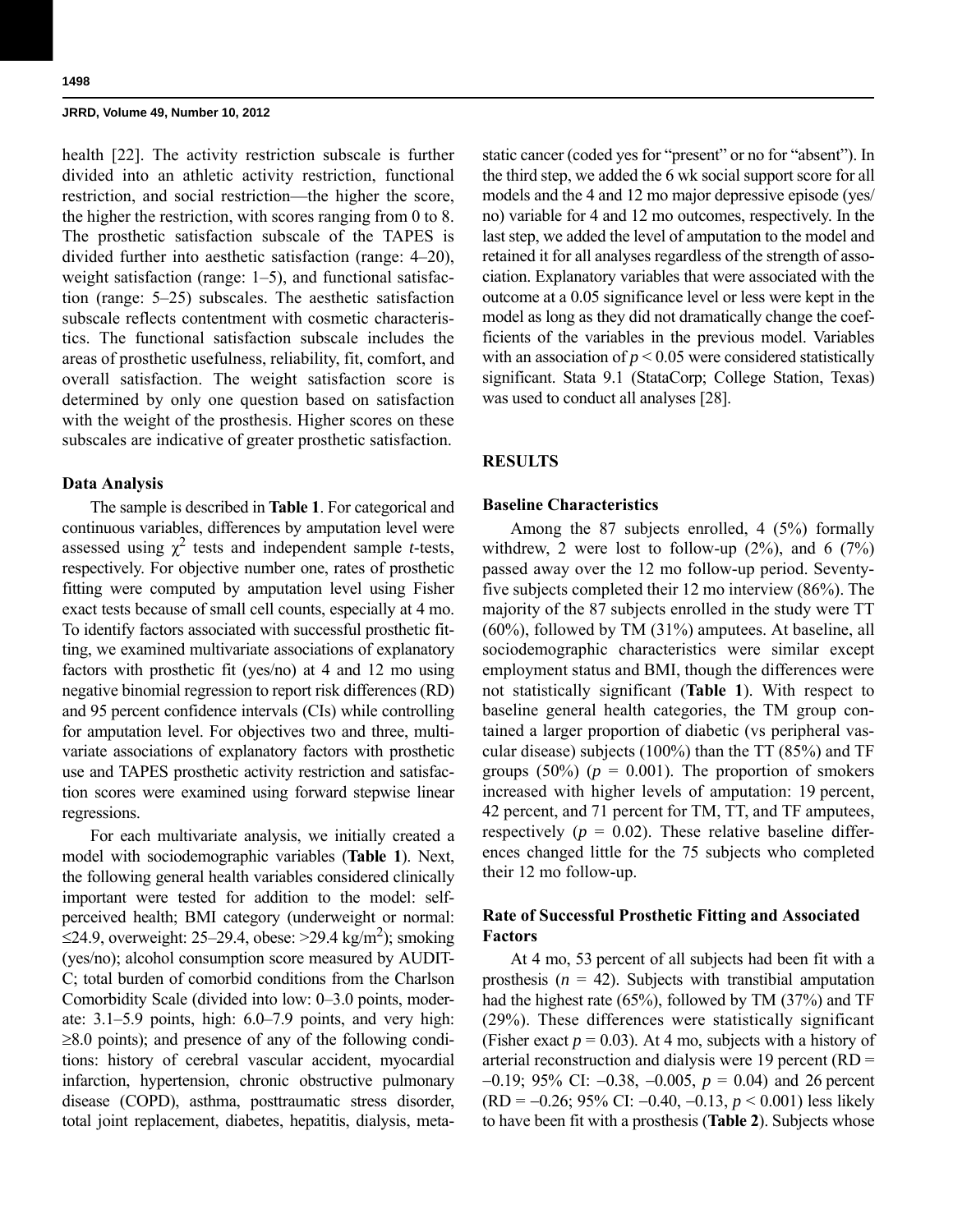residual limb had healed by 4 mo were 45 percent more likely to have been fit with a prosthesis  $(RD = 0.45; 95\%$ CI: 0.25, 0.65,  $p < 0.001$ ). There was no statistically significant difference between TT and TM amputees; however, TF amputees were 26 percent (RD =  $-0.26$ ; 95% CI:  $-0.39, -0.12, p < 0.001$ ) less likely to have been fit with a prosthesis. At 12 mo after amputation, nearly all subjects had been fit with a prosthesis (92%); however, there was a statistically significant difference between TM (100%), TT (93%), and TF (57%) groups because of the lower rate in the TF group (Fisher exact  $p = 0.006$ ). Because of the high rate of fitting, there was not enough power to evaluate risk factors for unsuccessful prosthetic fitting at the 12 mo time point.

#### **Prosthetic Use**

Among those who had been fit with a prosthesis by 4 mo after amputation, the mean time of wearing the prosthesis was  $7.7 \pm 4.9$  h/d and the mean time of walking with the prosthesis was  $3.4 \pm 3.7$  h/d. There was insufficient power to evaluate multiple factors associated with 4 mo wear time or walking time because of the small numbers who had been fit.

At 12 mo, the mean time of wearing was  $9.3 \pm 5.5$  h/d and the mean time of walking was  $4.3 \pm 4.0$  h/d. No significant difference in prosthetic walking existed at 12 mo between TT and TM; however, persons with TF amputation walked with their prosthesis more than 4 h less per day than persons with TM amputation (β =  $-4.3$ , *p* = 0.046). Subjects with higher social support scores walked with their prosthesis longer per day than those with lower scores ( $\beta$  = 0.04,  $p = 0.03$ ). Subjects over the age of 55 with a diagnosis of a major depressive episode and who had had a history of

| Table 2.                                          |  |  |
|---------------------------------------------------|--|--|
| Multivariate results for 4 mo prosthetic fitting. |  |  |

| $\ldots$                         |                               |                 |  |  |
|----------------------------------|-------------------------------|-----------------|--|--|
| <b>Risk Factor</b>               | $RD^*$ (95% CI)               | <i>p</i> -Value |  |  |
| Amputation Level <sup>†</sup>    |                               |                 |  |  |
| TT                               | $0.16(-0.05, 0.36)$           | 0.14            |  |  |
| TF                               | $-0.26$ ( $-0.39$ , $-0.12$ ) | < 0.001         |  |  |
| Previous Arterial Reconstruction | $-0.19(-0.38, -0.005)$        | 0.04            |  |  |
| <b>History of Dialysis</b>       | $-0.26(-0.40,-0.13)$          | < 0.001         |  |  |
| Healed at 4 mo                   | 0.45(0.25, 0.65)              | < 0.001         |  |  |

\*RD generated from negative binomial regression model represent increase (or decrease if negative) in rate relative to reference category (controlling for other factors in model).

† Transmetatarsal = Reference category.

 $CI =$  confidence interval,  $RD =$  risk differences,  $TF =$  transfemoral,  $TT =$  transtibial.

#### **WEBSTER et al. Prosthetic fitting, use, and satisfaction**

dialysis walked with their prosthesis almost 4 h ( $\beta = -3.8$ ,  $p = 0.001$ ), 5 h ( $\beta = -4.7$ ,  $p < 0.001$ ) and 4 h ( $\beta = -3.7$ ,  $p =$ 0.02) less per day, respectively, controlling for other factors (**Table 3**).

# **Factors Associated with Prosthetic Function and Satisfaction**

The TAPES divides prosthesis function into three subscales: athletic activity restriction, functional restriction, and social restriction. Activity restriction was used as a proxy for function. At 12 mo, subjects who were smokers and who had a history of stroke had greater athletic activity restriction than those without those risk factors  $(\beta = -1.06, p = 0.02)$ ;  $\beta = -1.03$ ,  $p = 0.04$ , respectively). Subjects who were older  $(\beta = -0.11, p = 0.003)$ , who had experienced a major depressive episode ( $\beta$  = -1.9,  $p$  = 0.02), and/or were diagnosed with COPD ( $\beta$  = -2.0,  $p$  = 0.05) had greater functional restriction. There was no significant difference by amputation level for any of these subscales.

At 12 mo, the mean TAPES aesthetic satisfaction score was  $15.9 \pm 2.9$ . The mean TAPES weight satisfaction score was  $3.6 \pm 1.1$ . The mean TAPES functional satisfaction score was  $19.2 \pm 4.2$ . All scores were at the upper end of the possible scoring ranges (maximum possible score for each scale: 20, 5, and 25, respectively), which suggests that, in general, subjects were satisfied with their prosthetic devices in each of the domains assessed. Among the three prosthetic satisfaction scales, only one scale was associated with an explanatory factor.

**Table 3.**

Multivariate linear regression results for hours of prosthetic walking at 12 mo.

| <b>Risk Factor</b>                                              | $\beta^*$ (95% CI)       | <i>p</i> -Value |  |
|-----------------------------------------------------------------|--------------------------|-----------------|--|
| Amputation Level <sup>†</sup>                                   |                          |                 |  |
| TT                                                              | $-0.35(-2.1, 1.4)$       | 0.70            |  |
| TF                                                              | $-4.3$ ( $-8.5, -0.07$ ) | 0.046           |  |
| Age $>55$ yr <sup>†</sup>                                       | $-3.8(-6.0, -1.6)$       | 0.001           |  |
| Major Depressive Episode at<br>$12 \text{ mo} (yes)^{\ddagger}$ | $-4.7(-6.9, -2.5)$       | < 0.001         |  |
| <b>History of Dialysis</b>                                      | $-3.7(-6.9, -0.51)$      | 0.02            |  |
| Social Support Score <sup>§</sup>                               | 0.04(0.005, 0.07)        | 0.03            |  |

\*Beta represents number of hours per day ambulating with prosthesis compared to reference category controlling for other factors in model.

† Reference categories were transmetatarsal amputation and 55 yr, respectively. ‡Patient Health Questionnaire-9 (depression module) presence of major depressive episode.

§Modified Social Support Survey (higher score represents higher support).  $CI =$  confidence interval,  $TF =$  transfemoral,  $TT =$  transtibial.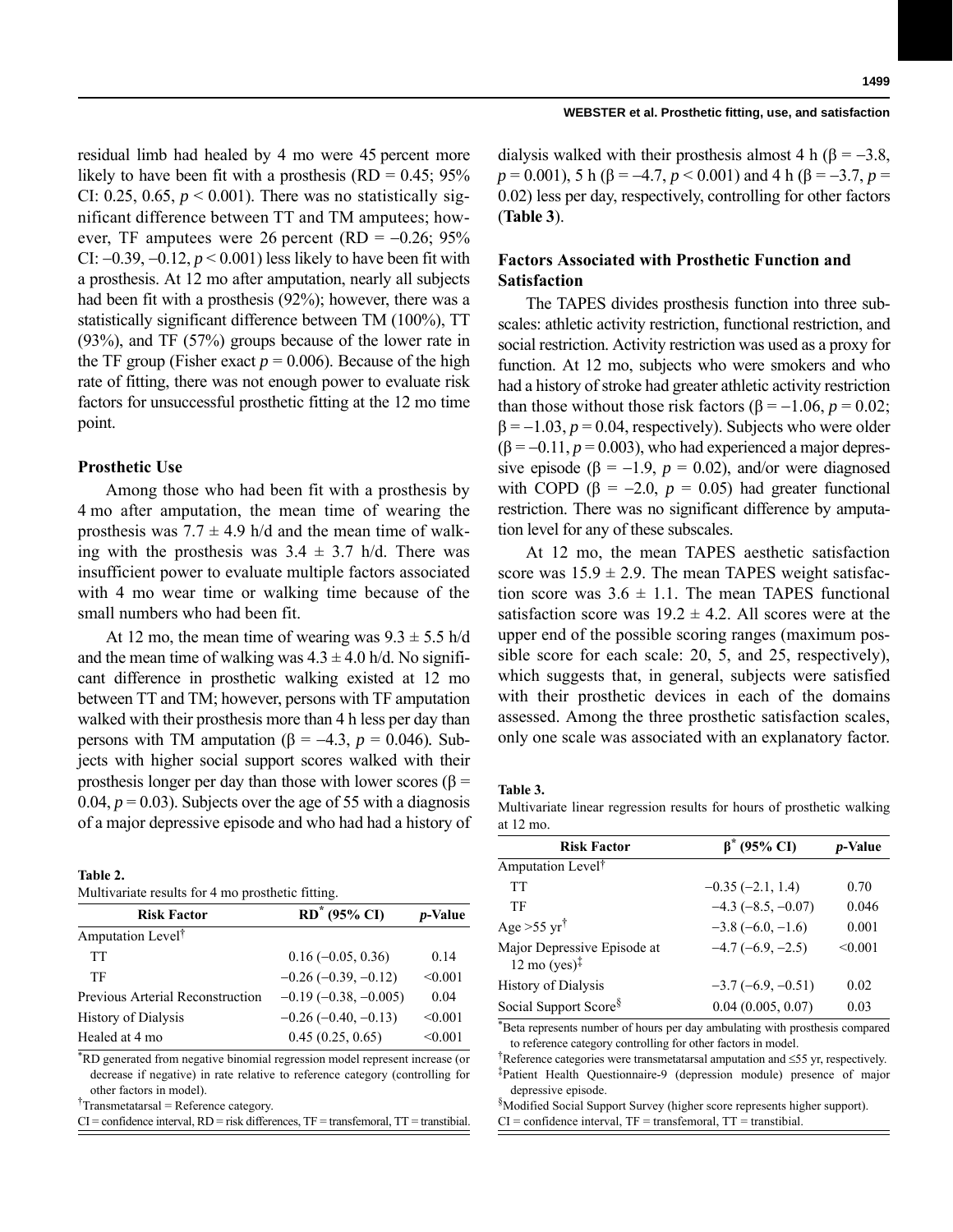Subjects with transtibial amputation exhibited less functional satisfaction than subjects with TM amputation (β =  $-3.6$ ,  $p = 0.001$ ). The average functional satisfaction scores for TM, TT, and TF subjects were  $21.4 \pm 2.6$ , 17.8  $\pm$  4.6, and 18.8  $\pm$  2.5, respectively.

# **DISCUSSION**

Prosthetic fitting, use, function, and satisfaction are important rehabilitation goals following lower-limb amputation. This study prospectively examined these outcomes in a cohort of individuals who underwent lower-limb amputation secondary to peripheral vascular disease and/or diabetes. A wide range of demographic, psychosocial, and comorbid medical data were evaluated at baseline in the perioperative period, which enabled an assessment of possible contributing factors and their effect on these outcomes. This cohort of subjects was then followed for a year following amputation by utilizing a wide spectrum of objective and validated self-report outcome measures. These study design characteristics make this investigation unique compared to prior studies examining similar outcomes following dysvascular lower-limb amputation [1–11].

The study population included in this investigation is important for a number of reasons. First, only individuals with amputations secondary to peripheral vascular disease and/or diabetes were included, in contrast to several published studies that studied samples of mixed etiologies. Additionally, 31 percent of the present sample had TM-level amputations. Previous investigations have focused to a greater extent on dysvascular subject populations, which were predominantly TT and TF amputees, and their relative frequencies differed from this investigation. Historical Medicare data from 1996 reveal a lower prevalence of TM amputation and a much higher percentage of amputations at the TF level [29]. This may reflect a more recent trend where revascularization procedures are performed with the goal of salvaging a more distal amputation level [30–31]. The baseline demographic, psychosocial, and comorbid medical characteristics of the amputee populations at each major amputation level were very similar (**Table 1**). The only exceptions were a significantly higher rate of diabetes with the TM amputation and a significantly higher rate of smoking in the TF population. Lastly, the subjects included in this investigation were undergoing their first major-limb amputation, had at least minimal ambulatory function, and had adequate cognitive function to participate in the data collection process. Using a comparatively healthy sample of amputees at baseline created an opportunity to understand prosthetic fitting, use, satisfaction, and function among a sample of individuals who were optimal candidates for prostheses. This allowed us to examine some of the less well-studied biopsychosocial influences that affect prosthesis use above and beyond the more traditional physical factors.

Prosthetic fitting and use varies across time in the amputation rehabilitation continuum [12]. In this study, prosthetic fitting was evaluated at 4 mo and 12 mo postamputation. At 4 mo, 53 percent of participants were fit with a limb, while at 12 mo, 92 percent of subjects were fit. Based on our study findings, if early fitting of a prosthesis is a goal of the care team, a TT amputation may be preferred relative to other levels. At 4 mo, 65 percent of persons with TT amputation were fit, while only 37 percent of persons with TM amputation and 29 percent of persons with TF amputation were fit. As would be expected, residual-limb healing was a significant factor that contributed to early fitting. Additional factors that were associated with a reduced rate of prosthetic fitting at 4 mo were presence of arterial reconstruction and ESRD with dialysis at baseline. It is unclear whether the cause of the reduced rate of prosthetic fitting at 4 mo is specifically related to these factors or whether it is mediated by the effect of these factors on residual-limb healing. This investigation did not examine the effects of the rehabilitation environment or other rehabilitation treatment interventions on prosthetic use.

At 12 mo, while 92 percent of all amputees were fit with prostheses, those with TF amputation had a significantly reduced rate compared with persons with TT or TM amputation. A reduced rate of prosthesis fitting following TF amputation has been supported by other prior investigations [17]. In our study, individuals with TF amputations were also found to have a reduced walking time with a prosthesis. Hours walking with a prosthesis were also negatively affected by older age, major depressive episode, and history of dialysis from ESRD. In terms of potentially modifiable risk factors, the choice of amputation level and the treatment of depression may influence the functional use of a prosthesis. With regard to factors that may positively influence prosthesis use, greater levels of baseline social support were associated with more hours of prosthetic walking. This has not been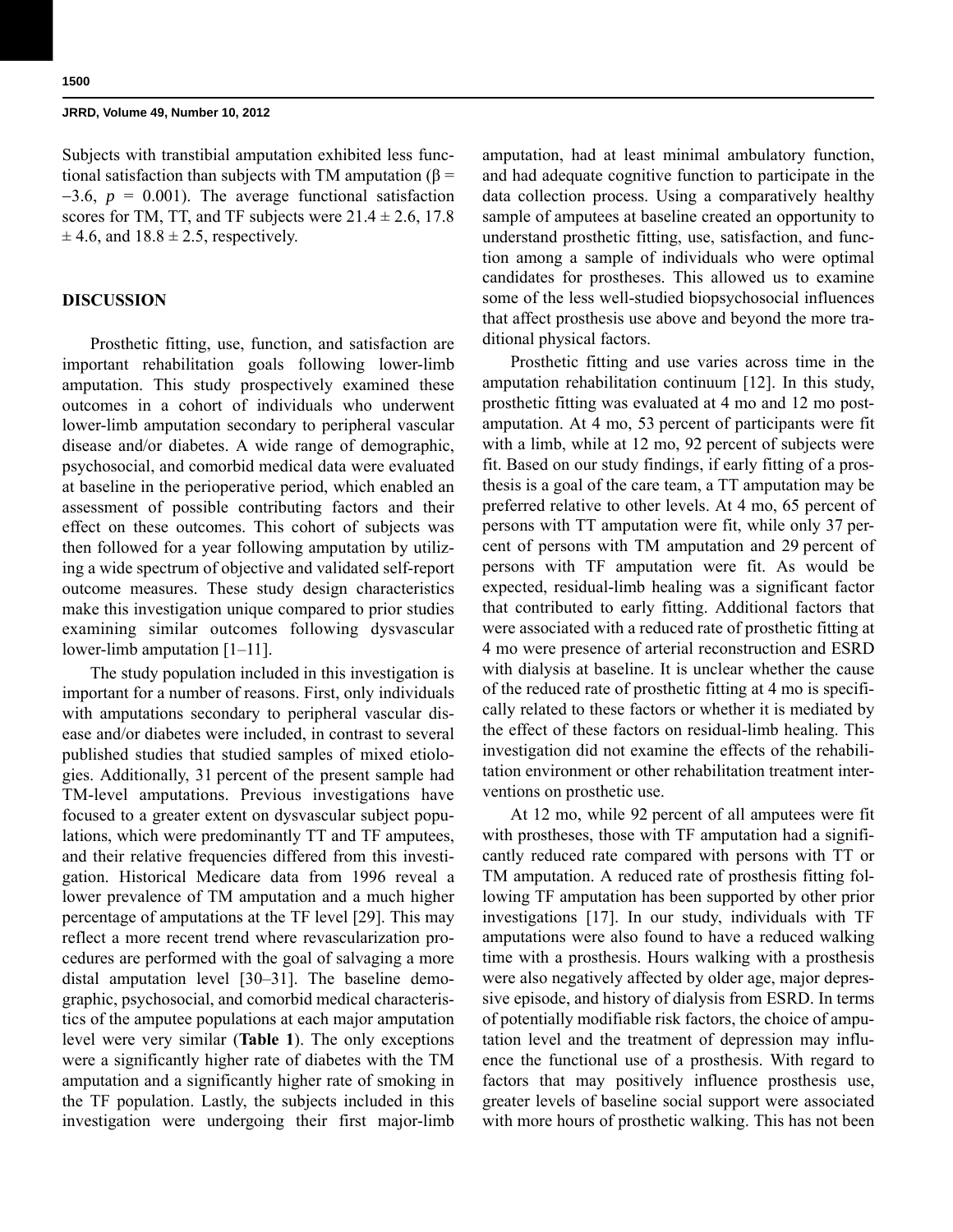previously identified as an important factor and points to the potential need to build in augmented social support structures in patients that have limitations in this regard.

The TAPES outcome measures define the extent to which the amputee experiences or perceives restriction in different domains because of the use of a prosthesis. These domains include athletic activity restriction, functional restriction, and social restriction. Individuals who smoked or had concomitant underlying stroke had significantly greater athletic activity restriction. Factors that contributed to functional restriction included increasing age, depression, and COPD. End stage renal disease with dialysis approached but did not reach statistical significance. These findings emphasize the importance of specific clinical factors and their role in determining whether a prosthesis will be fit and the overall functional use of the prosthesis. Our 92 percent rate of prosthetic fitting at 1 yr is extraordinarily high relative to previously published data. The ranges of prosthetic fitting span from 36 percent [17], to 30 to 40 percent [32], to 60 percent [33]. The variability is likely related to the time period postamputation, variations in the definition of prosthetic fitting, and the patient populations. Some studies use mixed populations of dysvascular and traumatic amputations, and most typically they include the TT amputation level or higher, with varying premorbid functional status. Our study design restricted the population to dysvascular amputees with good cognitive function and at least some ambulatory mobility prior to amputation, and it included the TM amputation level. Increased age at amputation and higher level of amputation are factors that have been more consistently shown to adversely affect prosthetic fitting and use [33–36]. The role of comorbid medical conditions on functional use of a prosthetic limb is also variable, with ESRD and coronary artery disease [37] having been shown to be related to mobility outcome in some studies while not in others [33]. In our study, ESRD and COPD were shown to adversely affect differing prosthetic use outcome measures but were not consistent across all measures. The global measure of comorbid medical conditions, the Charlson Comorbidity Index, appears to be insensitive in detecting an effect on prosthetic fitting, although individual items may have greater utility. Depression emerged as one of the most meaningful clinical factors adversely affecting prosthetic use. This is interesting considering the variability in its presence in this population, as well as the variability in the results of studies that have attempted to determine its

contribution to adverse outcomes [11–12]. Atherton and Robertson identified a rate of depression of only 13.4 percent while quoting population prevalences of 3.6 percent in the general population and 10 to 15 percent in the elderly [38]. Other studies have shown an increased rate of depression, although the relative prevalence is extremely variable, ranging from 19 [7] to 28.7 percent [39] or even as high as 41.7 percent [40]. We reported a major depressive episode rate of 23 percent at 12 mo. The rates of depression depend on the diagnostic tool used, the population under study, and the time postamputation. Singh et al. showed that the rate diminished during inpatient rehabilitation and then subsequently increased postdischarge and remained elevated at 2 to 3 yr postdischarge [7]. Because of the strong and consistent association between depression and prosthetic outcome observed in our study, it is critical that rehabilitation healthcare providers be vigilant for these symptoms and perhaps specifically quantify depressive symptomatology at regular intervals so that appropriate treatment plans can be initiated to help ensure optimum outcome.

Satisfaction with a prosthetic limb is also an important consideration following amputation, and many different aspects of prosthetic-limb satisfaction might be considered. This study utilized the TAPES to assess prosthetic satisfaction in the domains of aesthetic satisfaction, weight satisfaction, and functional satisfaction. In this study, scores on these three prosthetic satisfaction subscales correlated well with scores on the general adjustment subscale of the TAPES as well as with the three activity restriction subscales. This finding supports good internal consistency of the TAPES instrument in our study. The subjects in our study reported overall moderate levels of satisfaction with their prostheses. Specifically, the level of functional satisfaction with their prosthesis at all amputation levels was rated at  $19.2 \pm 4.2$  with a range of possible scores of 5 to 25. The aesthetic and weight subscale scores did not change over time, which is likely a reflection of the fact that these individuals kept their same prosthesis throughout the study period or that the provided prostheses were similar in weight and cosmetic appearance. The level of functional satisfaction with the prosthesis at the TM level was significantly greater than at the other major amputation levels. The focus of the majority of the literature on dysvascular amputation has been on the TT amputation level or above. This finding provides new information on potential merits of TM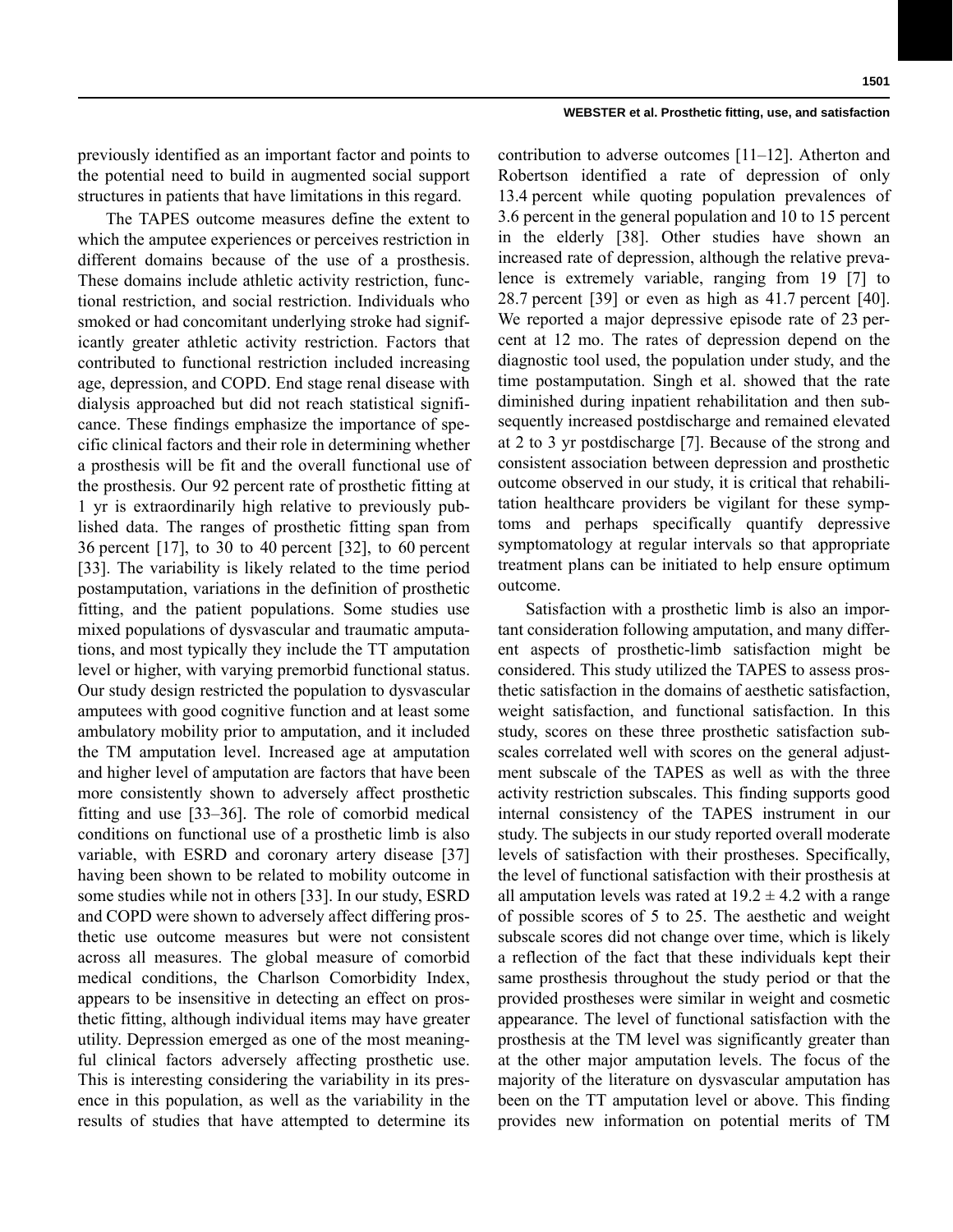amputation relative to TT or higher levels of amputation, although final evaluation of the potential value of an amputation level must be viewed in a more comprehensive way. A recent publication has shown that TT amputation may be associated with a greater likelihood of mobility success than TM amputation [41].

Several limitations with the current study are worth noting. The majority of the outcome measures utilized in this study were well-validated self-report measures. Because of the self-report nature of the measures, these data could have been biased by the subject's desire to show positive improvement. This issue is at least partially mitigated by a strong movement toward patient-reported outcomes research. The overall sample size in the study limited our ability to examine certain characteristics of specific amputation levels. This was primarily an issue in the TF amputation cohort. All interpretations relative to the TF group should be performed with caution because of the small sample size. Despite the small number of subjects with TF amputations, several of the differences noted in this population compared to those subjects with TT and TM amputation levels were statistically valid and add valuable contributions to the literature. In addition, this investigation is one of the largest prospective investigations performed to quantify outcomes and important interactions that contribute to outcome in this patient population.

# **CONCLUSIONS**

While most individuals achieve successful prosthetic fitting by 1 yr following a first major dysvascular lowerlimb amputation, individuals with TF amputations were significantly less likely to achieve prosthetic fitting success at 1 yr. TF amputation, increased age, major depressive episode, and history of dialysis were associated with significantly less prosthetic ambulation. Higher social support was associated with greater prosthetic ambulation. These findings suggest that evaluation and management of depression and promotion of social support may have a positive effect on outcome. Further study will be required to determine whether or not treatment of depression and encouragement of social support can be modified significantly enough to improve prosthetic use. Subjects in this study who achieved prosthetic fitting were overall satisfied with their prostheses.

#### **ACKNOWLEDGMENTS**

#### **Author Contributions:**

*Study concept and design:* J. M. Czerniecki, J. B. Webster, K. N. Hakimi, R. M. Williams, A. P. Turner, D. C. Norvell. *Obtained funding:* J. M. Czerniecki, A. P. Turner.

*Acquisition of data:* J. M. Czerniecki, R. M. Williams, A. P. Turner, D. C. Norvell.

*Analysis and interpretation of data:* J. M. Czerniecki, J. B. Webster, K. N. Hakimi, R. M. Williams, A. P. Turner, D. C. Norvell.

*Statistical analysis:* J. M. Czerniecki, D. C. Norvell.

*Drafting of manuscript:* J. M. Czerniecki, J. B. Webster, K. N. Hakimi, R. M. Williams, A. P. Turner, D. C. Norvell.

*Critical revision of manuscript for important intellectual content:* J. M. Czerniecki, J. B. Webster, K. N. Hakimi, R. M. Williams, A. P. Turner, D. C. Norvell.

*Study supervision:* J. M. Czerniecki.

**Financial Disclosures:** The authors have declared that no competing interests exist.

**Funding/Support:** This material is based on work supported by the VA, Office of Research and Development, Rehabilitation Research and Development Service (Merit Review A41241 Joseph Czerniecki, principal investigator [PI] and Career Development Award B4927W Aaron Turner, PI).

**Additional Contributions:** Dr. Webster is now with the Hunter Holmes McGuire VA Medical Center, Richmond, Virginia, and the Department of Physical Medicine & Rehabilitation, Virginia Commonwealth University, Richmond, Virginia.

**Institutional Review:** This study was approved by each institution's local institutional review board, and all subjects signed informed consent. **Participant Follow-Up:** The authors do not plan to notify participants of the publication of this study because of a lack of contact information.

### **REFERENCES**

- 1. Chan KM, Tan ES. Use of lower limb prosthesis among elderly amputees. Ann Acad Med Singapore. 1990;19(6): 811–16. [\[PMID:2130743\]](http://www.ncbi.nlm.nih.gov/entrez/query.fcgi?cmd=Retrieve&db=PubMed&list_uids=2130743&dopt=Abstract)
- 2. Chen MC, Lee SS, Hsieh YL, Wu SJ, Lai CS, Lin SD. Influencing factors of outcome after lower-limb amputation: a five-year review in a plastic surgical department. Ann Plast Surg. 2008;61(3):314–18. [\[PMID:18724135\]](http://www.ncbi.nlm.nih.gov/entrez/query.fcgi?cmd=Retrieve&db=PubMed&list_uids=18724135&dopt=Abstract) [h](http://www.ncbi.nlm.nih.gov/entrez/query.fcgi?cmd=Retrieve&db=PubMed&list_uids=18724135&dopt=Abstract)[ttp://dx.doi.org/10.1097/SAP.0b013e3181571379](http://dx.doi.org/10.1097/SAP.0b013e3181571379)
- 3. Schaffalitzky E, Gallagher P, Maclachlan M, Ryall N. Understanding the benefits of prosthetic prescription: exploring the experiences of practitioners and lower limb prosthetic users. Disabil Rehabil. 2011;33(15–16):1314–23. [\[PMID:21050130\]](http://www.ncbi.nlm.nih.gov/entrez/query.fcgi?cmd=Retrieve&db=PubMed&list_uids=21050130&dopt=Abstract)

[h](http://www.ncbi.nlm.nih.gov/entrez/query.fcgi?cmd=Retrieve&db=PubMed&list_uids=21050130&dopt=Abstract)[ttp://dx.doi.org/10.3109/09638288.2010.529234](http://dx.doi.org/10.3109/09638288.2010.529234)

 4. Asano M, Rushton P, Miller WC, Deathe BA. Predictors of quality of life among individuals who have a lower limb amputation. Prosthet Orthot Int. 2008;32(2):231–43.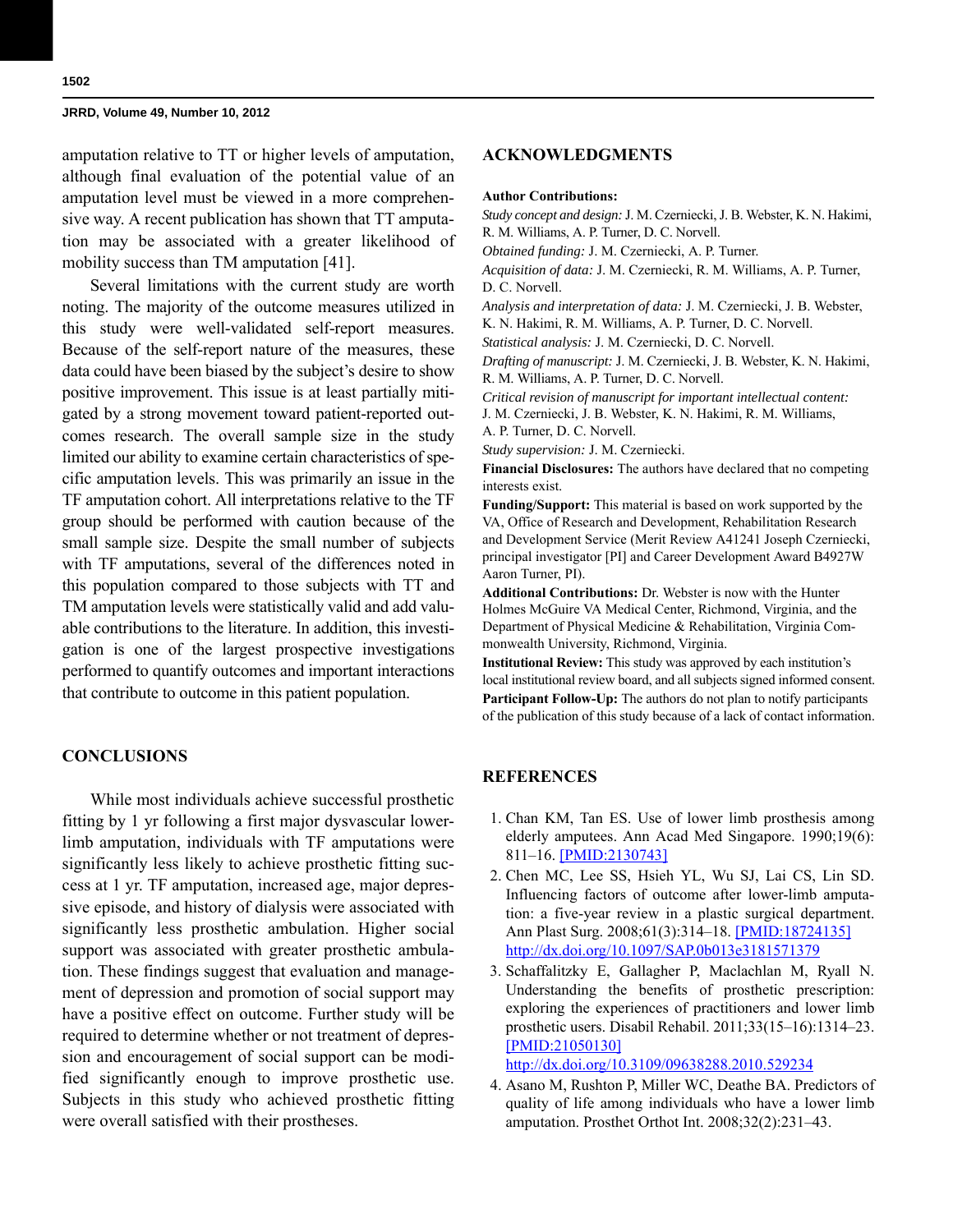[\[PMID:18569891\]](http://www.ncbi.nlm.nih.gov/entrez/query.fcgi?cmd=Retrieve&db=PubMed&list_uids=18569891&dopt=Abstract)

[h](http://www.ncbi.nlm.nih.gov/entrez/query.fcgi?cmd=Retrieve&db=PubMed&list_uids=18569891&dopt=Abstract)[ttp://dx.doi.org/10.1080/03093640802024955](http://dx.doi.org/10.1080/03093640802024955)

- 5. Pell JP, Donnan PT, Fowkes FG, Ruckley CV. Quality of life following lower limb amputation for peripheral arterial disease. Eur J Vasc Surg. 1993;7(4):448–51. [\[PMID:8359304\]](http://www.ncbi.nlm.nih.gov/entrez/query.fcgi?cmd=Retrieve&db=PubMed&list_uids=8359304&dopt=Abstract) [h](http://www.ncbi.nlm.nih.gov/entrez/query.fcgi?cmd=Retrieve&db=PubMed&list_uids=8359304&dopt=Abstract)[ttp://dx.doi.org/10.1016/S0950-821X\(05\)80265-8](http://dx.doi.org/10.1016/S0950-821X(05)80265-8)
- 6. Pernot HF, Winnubst GM, Cluitmans JJ, De Witte LP. Amputees in Limburg: incidence, morbidity and mortality, prosthetic supply, care utilisation and functional level after one year. Prosthet Orthot Int. 2000;24(2):90–96. [\[PMID:11061195\]](http://www.ncbi.nlm.nih.gov/entrez/query.fcgi?cmd=Retrieve&db=PubMed&list_uids=11061195&dopt=Abstract) [h](http://www.ncbi.nlm.nih.gov/entrez/query.fcgi?cmd=Retrieve&db=PubMed&list_uids=11061195&dopt=Abstract)[ttp://dx.doi.org/10.1080/03093640008726531](http://dx.doi.org/10.1080/03093640008726531)
- 7. Singh R, Ripley D, Pentland B, Todd I, Hunter J, Hutton L, Philip A. Depression and anxiety symptoms after lower limb amputation: the rise and fall. Clin Rehabil. 2009; 23(3):281–86. [\[PMID:19218302\]](http://www.ncbi.nlm.nih.gov/entrez/query.fcgi?cmd=Retrieve&db=PubMed&list_uids=19218302&dopt=Abstract) [h](http://www.ncbi.nlm.nih.gov/entrez/query.fcgi?cmd=Retrieve&db=PubMed&list_uids=19218302&dopt=Abstract)[ttp://dx.doi.org/10.1177/0269215508094710](http://dx.doi.org/10.1177/0269215508094710)
- 8. Whyte AS, Carroll LJ. A preliminary examination of the relationship between employment, pain and disability in an amputee population. Disabil Rehabil. 2002;24(9):462–70. [\[PMID:12097215\]](http://www.ncbi.nlm.nih.gov/entrez/query.fcgi?cmd=Retrieve&db=PubMed&list_uids=12097215&dopt=Abstract)

[h](http://www.ncbi.nlm.nih.gov/entrez/query.fcgi?cmd=Retrieve&db=PubMed&list_uids=12097215&dopt=Abstract)[ttp://dx.doi.org/10.1080/09638280110105213](http://dx.doi.org/10.1080/09638280110105213)

- 9. Pohjolainen T, Alaranta H, Kärkkäinen M. Prosthetic use and functional and social outcome following major lower limb amputation. Prosthet Orthot Int. 1990;14(2):75–79. [\[PMID:2235304\]](http://www.ncbi.nlm.nih.gov/entrez/query.fcgi?cmd=Retrieve&db=PubMed&list_uids=2235304&dopt=Abstract)
- 10. Gauthier-Gagnon C, Grisé MC, Potvin D. Enabling factors related to prosthetic use by people with transtibial and transfemoral amputation. Arch Phys Med Rehabil. 1999; 80(6):706–13. [\[PMID:10378500\]](http://www.ncbi.nlm.nih.gov/entrez/query.fcgi?cmd=Retrieve&db=PubMed&list_uids=10378500&dopt=Abstract) [h](http://www.ncbi.nlm.nih.gov/entrez/query.fcgi?cmd=Retrieve&db=PubMed&list_uids=10378500&dopt=Abstract)[ttp://dx.doi.org/10.1016/S0003-9993\(99\)90177-6](http://dx.doi.org/10.1016/S0003-9993(99)90177-6)
- 11. Bilodeau S, Hébert R, Desrosiers J. Lower limb prosthesis utilisation by elderly amputees. Prosthet Orthot Int. 2000; 24(2):126–32. [\[PMID:11061199\]](http://www.ncbi.nlm.nih.gov/entrez/query.fcgi?cmd=Retrieve&db=PubMed&list_uids=11061199&dopt=Abstract) [h](http://www.ncbi.nlm.nih.gov/entrez/query.fcgi?cmd=Retrieve&db=PubMed&list_uids=11061199&dopt=Abstract)[ttp://dx.doi.org/10.1080/03093640008726535](http://dx.doi.org/10.1080/03093640008726535)
- 12. Kalbaugh CA, Taylor SM, Kalbaugh BA, Halliday M, Daniel G, Cass AL, Blackhurst DW, Cull DL, Langan EM 3rd, Carsten CG, York JW, Snyder BA, Youkey JR. Does obesity predict functional outcome in the dysvascular amputee? Am Surg. 2006;72(8):707–12. [\[PMID:16913314\]](http://www.ncbi.nlm.nih.gov/pubmed/16913314)
- 13. Raichle KA, Hanley MA, Molton I, Kadel NJ, Campbell K, Phelps E, Ehde D, Smith DG. Prosthesis use in persons with lower- and upper-limb amputation. J Rehabil Res Dev. 2008;45(7):961–72. [\[PMID:19165686\]](http://www.ncbi.nlm.nih.gov/entrez/query.fcgi?cmd=Retrieve&db=PubMed&list_uids=19165686&dopt=Abstract) [h](http://www.ncbi.nlm.nih.gov/entrez/query.fcgi?cmd=Retrieve&db=PubMed&list_uids=19165686&dopt=Abstract)[ttp://dx.doi.org/10.1682/JRRD.2007.09.0151](http://dx.doi.org/10.1682/JRRD.2007.09.0151)
- 14. Taylor SM, Kalbaugh CA, Cass AL, Buzzell NM, Daly CA, Cull DL, Youkey JR. "Successful outcome" after below-knee amputation: an objective definition and influence of clinical variables. Am Surg. 2008;74(7):607–12, discussion 612–13. [\[PMID:18646478\]](http://www.ncbi.nlm.nih.gov/entrez/query.fcgi?cmd=Retrieve&db=PubMed&list_uids=18646478&dopt=Abstract)
- 15. Callaghan B, Condie E, Johnston M. Using the common sense self-regulation model to determine psychological

predictors of prosthetic use and activity limitations in lower limb amputees. Prosthet Orthot Int. 2008;32(3):324–36. [\[PMID:18825576\]](http://www.ncbi.nlm.nih.gov/entrez/query.fcgi?cmd=Retrieve&db=PubMed&list_uids=18825576&dopt=Abstract)

[h](http://www.ncbi.nlm.nih.gov/entrez/query.fcgi?cmd=Retrieve&db=PubMed&list_uids=18825576&dopt=Abstract)[ttp://dx.doi.org/10.1080/03093640802242326](http://dx.doi.org/10.1080/03093640802242326)

- 16. Miller WC, Deathe AB. A prospective study examining balance confidence among individuals with lower limb amputation. Disabil Rehabil. 2004;26(14–15):875–81. [\[PMID:15497916\]](http://www.ncbi.nlm.nih.gov/entrez/query.fcgi?cmd=Retrieve&db=PubMed&list_uids=15497916&dopt=Abstract) [h](http://www.ncbi.nlm.nih.gov/entrez/query.fcgi?cmd=Retrieve&db=PubMed&list_uids=15497916&dopt=Abstract)[ttp://dx.doi.org/10.1080/09638280410001708887](http://dx.doi.org/10.1080/09638280410001708887)
- 17. Fletcher DD, Andrews KL, Butters MA, Jacobsen SJ, Rowland CM, Hallett JW Jr. Rehabilitation of the geriatric vascular amputee patient: a population-based study. Arch Phys Med Rehabil. 2001;82(6):776–79. [\[PMID:11387582\]](http://www.ncbi.nlm.nih.gov/entrez/query.fcgi?cmd=Retrieve&db=PubMed&list_uids=11387582&dopt=Abstract) [h](http://www.ncbi.nlm.nih.gov/entrez/query.fcgi?cmd=Retrieve&db=PubMed&list_uids=11387582&dopt=Abstract)[ttp://dx.doi.org/10.1053/apmr.2001.21856](http://dx.doi.org/10.1053/apmr.2001.21856)
- 18. Dillingham TR, Pezzin LE, MacKenzie EJ, Burgess AR. Use and satisfaction with prosthetic devices among persons with trauma-related amputations: a long-term outcome study. Am J Phys Med Rehabil. 2001;80(8):563–71. [\[PMID:11475475\]](http://www.ncbi.nlm.nih.gov/entrez/query.fcgi?cmd=Retrieve&db=PubMed&list_uids=11475475&dopt=Abstract) [h](http://www.ncbi.nlm.nih.gov/entrez/query.fcgi?cmd=Retrieve&db=PubMed&list_uids=11475475&dopt=Abstract)[ttp://dx.doi.org/10.1097/00002060-200108000-00003](http://dx.doi.org/10.1097/00002060-200108000-00003)
- 19. Pezzin LE, Dillingham TR, Mackenzie EJ, Ephraim P, Rossbach P. Use and satisfaction with prosthetic limb devices and related services. Arch Phys Med Rehabil. 2004;85(5):723–29. [\[PMID:15129395\]](http://www.ncbi.nlm.nih.gov/entrez/query.fcgi?cmd=Retrieve&db=PubMed&list_uids=15129395&dopt=Abstract) [h](http://www.ncbi.nlm.nih.gov/entrez/query.fcgi?cmd=Retrieve&db=PubMed&list_uids=15129395&dopt=Abstract)[ttp://dx.doi.org/10.1016/j.apmr.2003.06.002](http://dx.doi.org/10.1016/j.apmr.2003.06.002)
- 20. Hafner BJ, Willingham LL, Buell NC, Allyn KJ, Smith DG. Evaluation of function, performance, and preference as transfemoral amputees transition from mechanical to microprocessor control of the prosthetic knee. Arch Phys Med Rehabil. 2007;88(2):207–17. [\[PMID:17270519\]](http://www.ncbi.nlm.nih.gov/entrez/query.fcgi?cmd=Retrieve&db=PubMed&list_uids=17270519&dopt=Abstract) [h](http://www.ncbi.nlm.nih.gov/entrez/query.fcgi?cmd=Retrieve&db=PubMed&list_uids=17270519&dopt=Abstract)[ttp://dx.doi.org/10.1016/j.apmr.2006.10.030](http://dx.doi.org/10.1016/j.apmr.2006.10.030)
- 21. Murray CD, Fox J. Body image and prosthesis satisfaction in the lower limb amputee. Disabil Rehabil. 2002;24(17): 925–31. [\[PMID:12519488\]](http://www.ncbi.nlm.nih.gov/entrez/query.fcgi?cmd=Retrieve&db=PubMed&list_uids=12519488&dopt=Abstract) [h](http://www.ncbi.nlm.nih.gov/entrez/query.fcgi?cmd=Retrieve&db=PubMed&list_uids=12519488&dopt=Abstract)[ttp://dx.doi.org/10.1080/09638280210150014](http://dx.doi.org/10.1080/09638280210150014)
- 22. Gallagher P, Maclachlan M. The Trinity Amputation and Prosthesis Experience Scales and quality of life in people with lower-limb amputation. Arch Phys Med Rehabil. 2004;85(5):730–36. [\[PMID:15129396\]](http://www.ncbi.nlm.nih.gov/entrez/query.fcgi?cmd=Retrieve&db=PubMed&list_uids=15129396&dopt=Abstract) [h](http://www.ncbi.nlm.nih.gov/entrez/query.fcgi?cmd=Retrieve&db=PubMed&list_uids=15129396&dopt=Abstract)[ttp://dx.doi.org/10.1016/j.apmr.2003.07.009](http://dx.doi.org/10.1016/j.apmr.2003.07.009)
- 23. Charlson ME, Pompei P, Ales KL, MacKenzie CR. A new method of classifying prognostic comorbidity in longitudinal studies: development and validation. J Chronic Dis. 1987;40(5):373–83. [\[PMID:3558716\]](http://www.ncbi.nlm.nih.gov/entrez/query.fcgi?cmd=Retrieve&db=PubMed&list_uids=3558716&dopt=Abstract) [h](http://www.ncbi.nlm.nih.gov/entrez/query.fcgi?cmd=Retrieve&db=PubMed&list_uids=3558716&dopt=Abstract)[ttp://dx.doi.org/10.1016/0021-9681\(87\)90171-8](http://dx.doi.org/10.1016/0021-9681(87)90171-8)
- 24. Bush K, Kivlahan DR, McDonell MB, Fihn SD, Bradley KA. The AUDIT alcohol consumption questions (AUDIT-C): an effective brief screening test for problem drinking. Ambulatory Care Quality Improvement Project (ACQUIP). Alcohol Use Disorders Identification Test. Arch Intern Med. 1998;158(16):1789-95. [\[PMID:9738608\]](http://www.ncbi.nlm.nih.gov/entrez/query.fcgi?cmd=Retrieve&db=PubMed&list_uids=9738608&dopt=Abstract) [h](http://www.ncbi.nlm.nih.gov/entrez/query.fcgi?cmd=Retrieve&db=PubMed&list_uids=9738608&dopt=Abstract)[ttp://dx.doi.org/10.1001/archinte.158.16.1789](http://dx.doi.org/10.1001/archinte.158.16.1789)